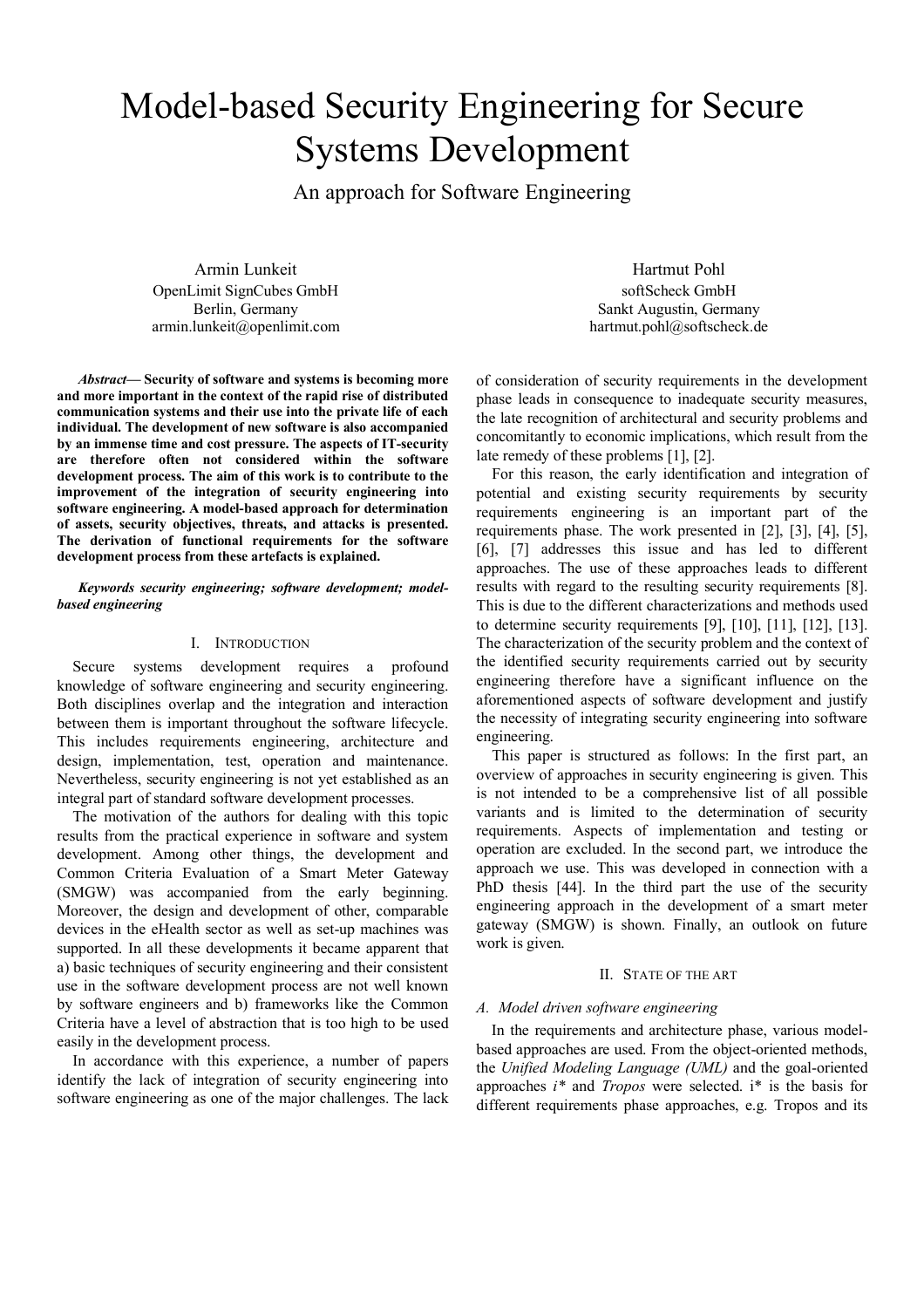evolution *Secure Tropos*.

The Unified Modeling Language (UML) is a modelling language maintained by the Object Management Group (OMG). The core concept of UML is the modelling of static structures and dynamic behaviour. Static structures are represented using classes and discrete objects, and relationships are expressed with inheritance and mapping. Classes can map static structures of arbitrary states and, like objects, have attributes. Dynamic behavioural descriptions are mapped with states and their transitions, sequences, and actions.

With use cases and their diagrams, UML offers a method for requirements analysis. Use cases can be linked through extensions and inclusion. With this approach, functional requirements can be modelled, while this is only indirectly possible for non-functional requirements. Various extensions of the UML have been proposed to integrate the mapping of non-functional requirements into the UML [14], [15], [16], [17]. In the domain-specific context, the possibility of profiling is used. The two approaches *UMLsec* and *SecureUML* extend the UML with aspects of IT security.

i\* is a goal-oriented framework for requirements determination and analysis and was described in 1995 in the dissertation by Eric Yu ([18]). Originally i\* was designed to model business processes related to software development. A central idea in the i\* framework is the interdependence of actors to achieve a strategic goal, to provide a resource, or to perform a task. In the model of the strategic principles, the organizational context and the internal relationships of the components are depicted. A central concept in i \*, which is also used by the further development Tropos and Secure Tropos, is the distinction in the definition of the goals. *Hard-Goals* are strategic goals whose achievement is essential. *Soft-Goals* model goals whose fulfilment conditions are not clearly defined. This concept is transferable to functional and nonfunctional requirements. The further development of the approach takes place in the Tropos framework [19].

*Tropos* [20] is a modelling approach that takes advantage of the agent-oriented paradigm (AOP). While i\* was originally developed to better model processes, Tropos is a framework for gathering and modelling requirements right up to the system architecture. The core concept of Tropos is the development of a model of the target system and its environment, which is gradually refined in an iterative process. The methodology supports various software development activities [20]. Unlike UML, Tropos does not provide a mapping to the implementation. The usability of Tropos in software engineering is therefore primarily located in the requirements phase and the early architecture and design phase [20], [21], [22], [23], [24].

# *B. Security engineering - analysis and design techniques*

The *CORAS* method is a risk-oriented approach that can be used to investigate technical and non-technical issues. Eight steps are defined from the preparation for the analysis to the

identification to the treatment of existing risks. Acceptable risks are not pursued in the analysis, while unacceptable risks must be dealt with. A central part of the method is the graphical analysis. This reduces the complexity of the examination and documents the causes of a potential risk in a comprehensible manner. There are various types of charts defined (asset, threat, risk and treatment charts) that help in risk analysis. The CORAS language for describing, documenting, and analysing threats and risks was originally defined as an UML profile and has evolved into a domainspecific language (DSL). The original UML profile has become part of OMG's profile "*UML Profile for Modeling Quality of Service and Fault Tolerance Characteristics and Mechanisms Specification*" [25].

The *fault tree analysis (FTA)* is used to determine the reliability of a system and enables the estimation of the probability of failure [26]. It is used in safety engineering and is important in the field of avionics, military technology and probabilistic safety analysis in the operation of nuclear power plants [27]. In security engineering, fault tree analysis is used in risk-based approaches such as CORAS [28].

Fault trees use AND and OR expressions to link individual events and merge them at the root into an undesired top event. It uses a negative logic; a value of 1 indicates that the error event has occurred. In order to determine the probability of failure and thus the probability of occurrence of the undesired result the probabilities of occurrence of each individual negative precondition and the AND and OR expressions are evaluated. The procedure of the fault tree analysis is related to the attack trees (attack trees) [29]. The method is used in procedures such as CORAS and Threat Modelling and in combination with other approaches of security engineering.

*Threat Modelling* is a technique for detecting threats directed against a system. The analysis takes place in tree structures and shows the preconditions leading to a successful attack. These preconditions, like a fault tree, are linked using AND and OR statements. The calculation of the probability of occurrence differs from the fault tree analysis, since the associated probabilities are in the context of the assumed attacker and his capabilities.

The prerequisite for the application of threat modelling is the knowledge of the values to be protected, the attack surface and the characterization of the attacker. The analysis is done using dataflow diagrams, which simulate threats and attacks. Elements of threat modelling are integrated in various methods and procedures, for example as part of the Security Development Lifecycle (SDL) [30], [31], in the CORAS methodology or in the Common Criteria. The results of the threat modelling can be used as a basis for the determination of security requirements (see [32]). However, this is only possible if the security objectives for the system and its assets have been precisely determined beforehand. If this is not done, the image of the threat situation is discarded and can generate inconsistent security requirements. The identification of attack trees and the use of data flow diagrams to identify potential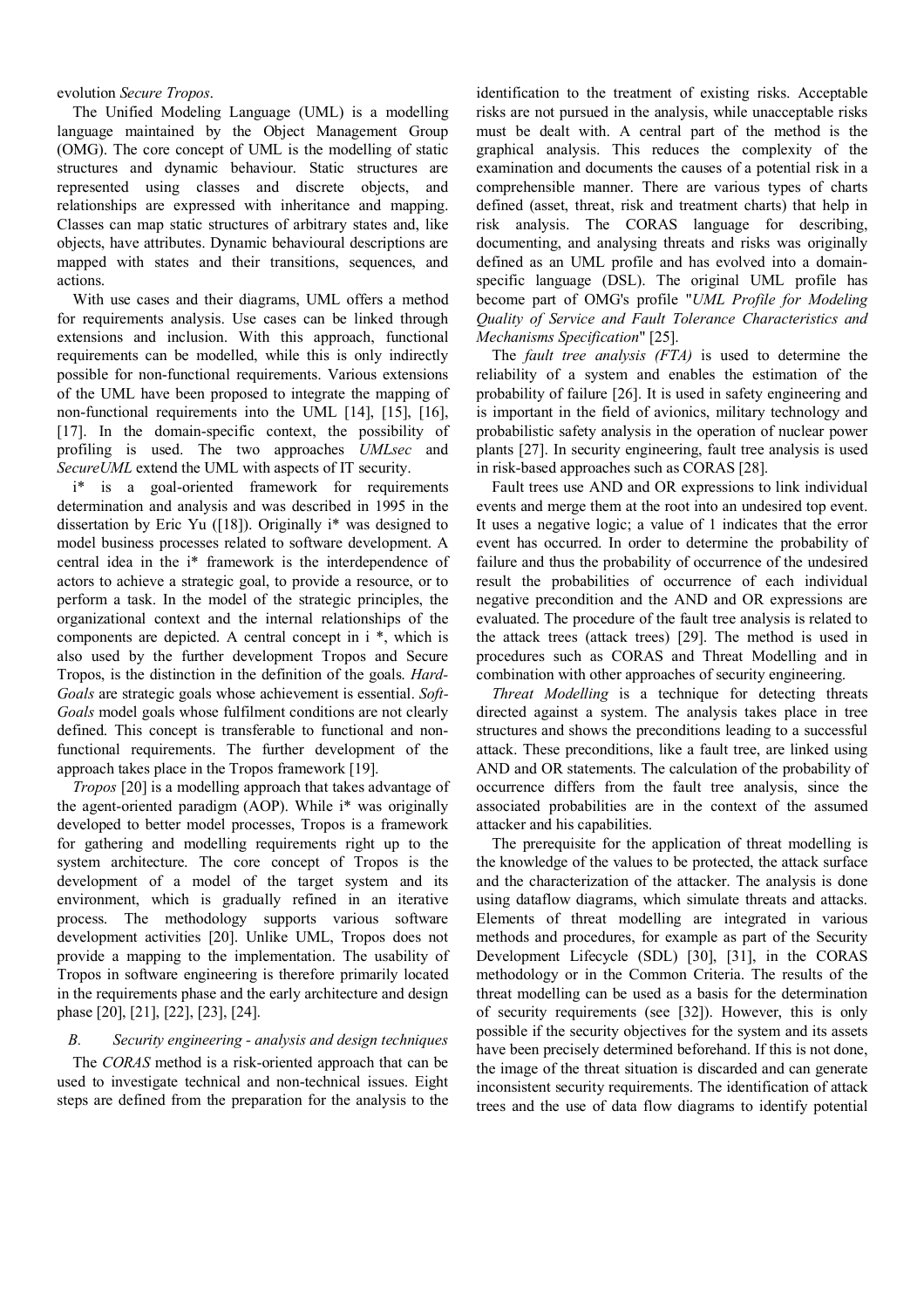attack paths as well as classification and risk assessment require comprehensive knowledge of the planned or actual implementation of the system.

*Secure Tropos* is an extension of the Tropos framework and can be used in the requirements and architecture phase [33] as well as in the test phase [34], [35]. A graphical notation is used to model design goals of a system.

*UMLsec* is a UML profile for modelling aspects of IT security [36], [15]. The profile supports the phase of design and architecture, from the capture of use cases to sequence and state diagrams. In [15], chapter 6, both the connection between model and code as well as the extraction of test cases from the existing model are discussed, but not deepened further; the focus remains on design and architecture. New stereotypes, boundaries (tags) and constraints are introduced to model and validate security requirements.

*SecureUML* is a specialized extension of the UML meta model with additional stereotypes for role-based access permissions (RBAC) [37], [38], [39], [40], [41]. Modelling of attacks and secure protocols is not supported.

The Common Criteria are a framework for modelling and evaluating the IT security of products. Functional security requirements offer a technology-neutral abstraction and leave the concrete implementation of the security requirements to the developer of the product. The evaluation framework is asset-centric. Based on the values to be protected, countermeasures are defined to minimize threats and prevent successful attacks. It is crucial to determine whether the measures implemented are adequate and treat the security problem correctly. The modelling of the security requirements is based on functional security requirements. These are used in the protection profile and in the security specification for modelling the security objectives. The Common Criteria offer in [42] a catalogue of existing components for just that purpose. The Common Criteria define a methodology for modelling security requirements, but do not make any necessary contribution to the design. The main focus is the evaluation of IT security. The Common Criteria provide a snapshot of the IT security of a product and are methodically poorly prepared for changes in the product or operating environment.

# III. MODEL BASED SECURITY ENGINEERING

This section introduces our approach to security engineering. It provides the actors in software engineering with a means to model the security problem to be solved. This addresses one of the core problems in software engineering the evaluation of the suitability of selected security mechanisms. We define the key terms and then introduce a meta-model that focuses on the relationships between assets, security objectives, threats, attacks, and derived functional security requirements. We call this *Security Problem Definition*. On this basis, a security problem analysis approach is presented, the application of which will enable the effectiveness of the chosen security mechanisms to be assessed in the context of existing threats and attacks.



Fig. 1. Methods in context of software lifecycle

#### *A. Perspectives*

The model of the security problem identifies and characterizes assets, applicable security objectives, threats, attacks and attackers, and their respective potentials. The security problem introduces two perspectives.

- 1) The *socio-technical perspective* models the assets to be protected, applicable security objectives and threats from the point of view of external actors interacting with the system. The system is considered a black box.
- 2) The *technical perspective* models the assets to be protected, applicable security objectives and threats from the system viewpoint. Internal assets are identified, their security objectives and applicable threats are characterized and linked to the objectives of external actors.

Both perspectives are stakeholder perspectives. The sociotechnical perspective models the view of entities, which have an interest in the implementation of the requirements. It examines the interaction of external actors with the technical system and describes values, security objectives and threats. External actors identify other assets and security objectives as with an exclusively technical view of the system. The technical perspective deals with the technical aspects of the system and provides the mapping to the system design and implementation. In this case, the project participants or the manufacturer are to be considered as stakeholders. The use of the model of the technical perspective ensures the fulfilment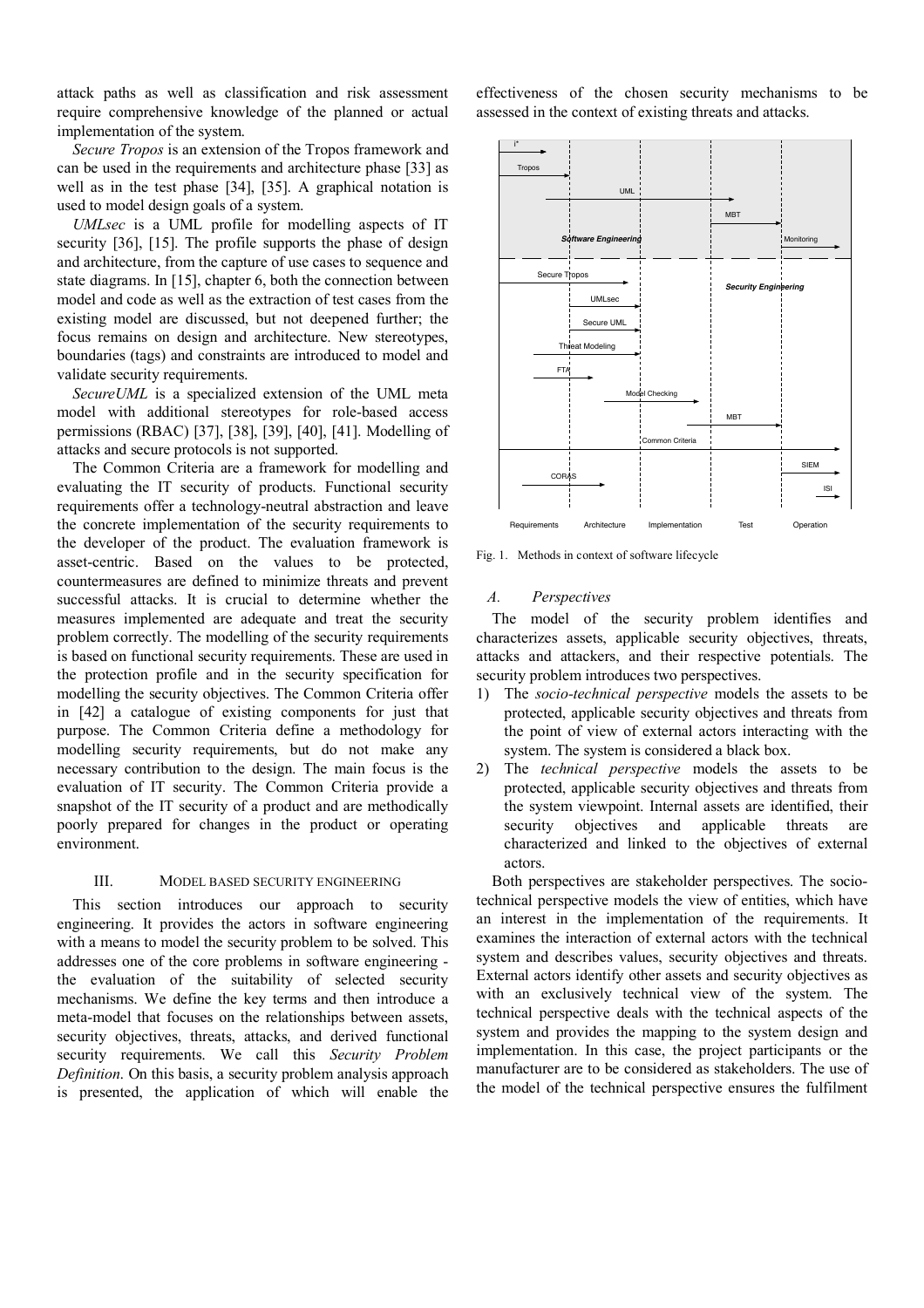of the security goals identified in the socio-technical perspective.

Using both perspectives provides the advantage of a comprehensive analysis of all aspects of the security problem. The technical perspective takes up the goals of the external actors and the roles they have implemented. It focuses on those values and security objectives that are prerequisites for achieving the objectives of external actors. These values and security objectives and the corresponding threats are irrelevant to the black-box view of the socio-technical perspective of the external actor.



Fig. 2. Relation between Actor, Role, Asset and Security Objective

An actor can take on several roles, as well as a role of several actors can be perceived. The role has an interest in a value to be protected (asset). The role also defines the security objective for the value to be protected. The security objective protects the asset. These relationships apply equally to both perspectives. Security objectives are defined by, but not limited to, the terms authenticity, integrity, confidentiality, and availability. The schema allows the definition of further security objectives, which are then described in textual form.

## *B. Scenarios*

A cross-perspectival concept is the scenario. Scenarios are used to outline the context of the assets. Not every scenario involves all the assets to be protected. Likewise, the security goals may vary for a value to be protected between scenarios.



Fig. 3. Scenario concept

#### *C. Threats and attacks*

Key elements for modelling the security problem are threats and attacks. Threats subsume possible attacks directed against an asset. Threats are described more abstractly and do not deal with the technical implementation. The initial description of the security problem uses this level of abstraction. In addition, the concept of the security mechanism is introduced. Security mechanisms are used individually or in combination to protect an asset against threats and their associated attacks. This distinguishes our model approach from such approaches as the Common Criteria. It works with the abstract concept of threat, while this approach takes into account specific attacks. This distinction is important because threats can be implemented in a variety of ways, and addressing generic threats does not always reveal all the resulting security requirements.



*D. Meta model of the security problem definition* 

Fig. 4. Meta model of the security problem definition

The security problem model places requirements, security objectives, assets, and security mechanisms in a context of threats, attacks, and vulnerabilities. In addition to determining the relationships between these elements, the definition of potentials is a key element of the approach. In order to enforce the security objectives of an asset, the level of protection obtained from the security mechanisms must be equal to or greater than the potential of the attack. To illustrate these relationships, the model elements attack potential, resistance and protection level are introduced. With this foundation, the security problem models the relationship to the requirements that are raised to solve it.

The central element of the model is the asset. Assets may be resources or data. Assets have associated security objectives. Security objectives lead to requirements that may be functional or non-functional. This approach establishes the link between assets, security objectives and requirements. Security objectives are always described succinctly in terms of integrity, confidentiality, authenticity. This distinguishes the approach from the Common Criteria approach, which formulates broader security goals. This more comprehensive representation is roughly comparable to security mechanisms in our approach.

New elements are *attack potential*, *resistance* and *protection level*. Attack potential qualitatively characterizes the abilities of an attacker. The attacker is in connection with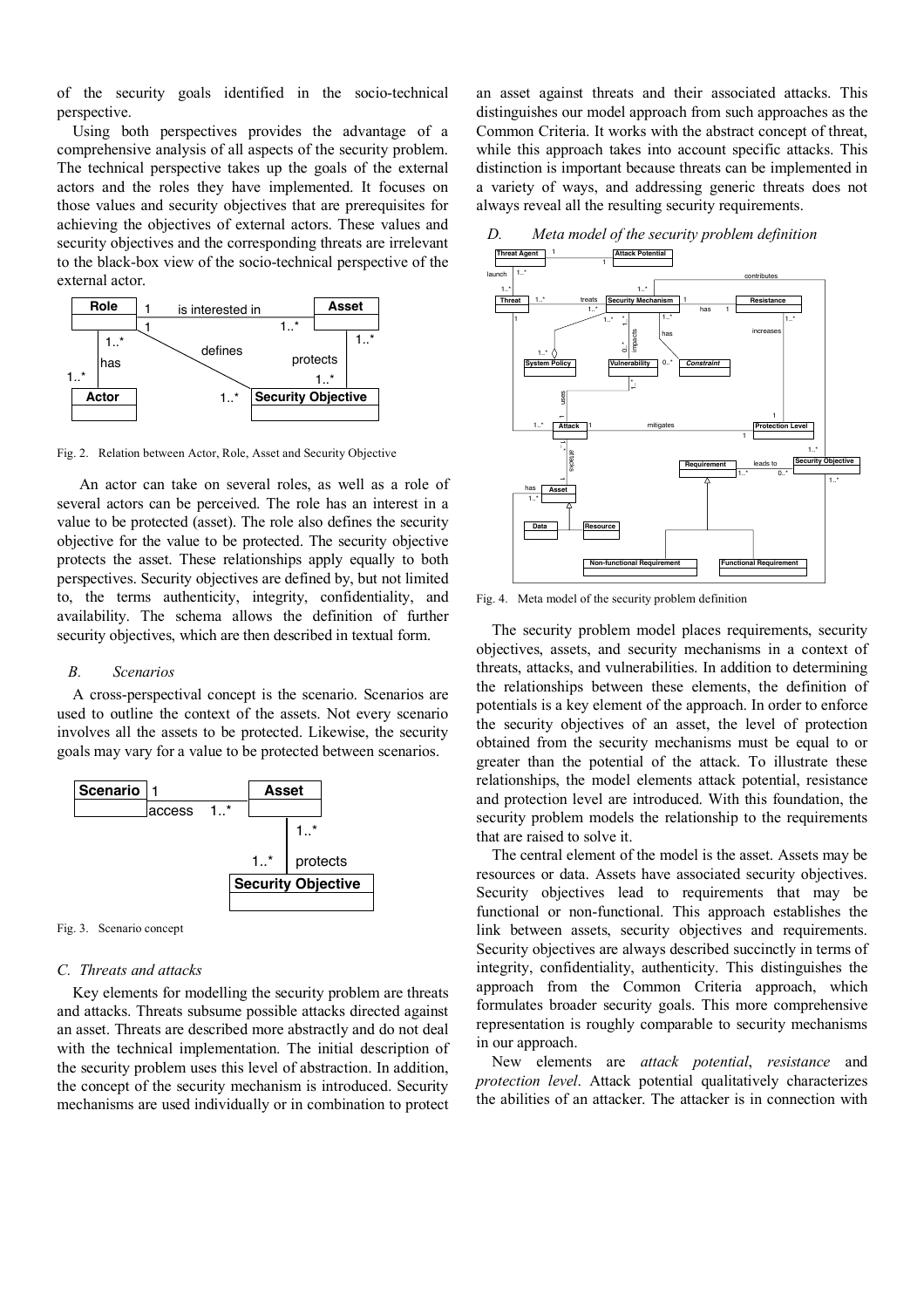one or more threats that are implemented by one or more attacks. The implementation of an attack corresponds to the capabilities of the attacker characterized in the attack potential. This characterization is a significant change to abstracted threats, as the abilities granted to the attacker are included in the analysis. The resistance characterizes the effectiveness of a security mechanism. Both are in a 1: 1 ratio, with the security mechanism countering a threat. Resistance contributes to the level of protection which counteracts an attack in the context of the assigned attack potential and protects a value. The security mechanism contributes to the achievement of a security objective, placing security mechanisms and security objectives in context.

# *E. Characterization of threats*

Threats subsume a number of attacks targeted against the same asset and its security objectives. Security objectives are described in the terminology of confidentiality, integrity, authenticity and should be enforced for values to be protected. Threats are directed against the protected values. The goal is the violation of security objectives.

A threat is implemented by one or more attacks. This relationship is fundamental to the characterization of threats. The term threat describes an abstraction, while the attack is the implementation of the threat characterized by technical and / or social interaction. The ability to implement one or more attacks to implement an attack depends on several factors. First, there must be an exploitable vulnerability at all. The exploitation of this attack requires several abilities of the attacker, which build the foundation of his attack potential.

# *F. Characterization of the attacker*

An attacker is characterized by the attributes preparation time, analysis time, knowledge, expertise, specialized equipment, and social capabilities. Similar factors are used in [43], Section B.4.2.2; the social abilities are not taken into account there. However, this factor is needed to characterize attacks from the context of social engineering. Attack potential of the attacker is the result of the characterization.

TABLE I. ATTACKER CHARACTERISATION

| Factor                   | <b>Description</b>                                                                                                             |
|--------------------------|--------------------------------------------------------------------------------------------------------------------------------|
| Preparation time         | The entire time the attacker has for attack<br>preparation                                                                     |
| Analysis time            | The time available to an attacker to access the<br>system and prepare for an attack                                            |
| Specialized<br>equipment | The availability of specialized equipment to<br>identify a vulnerability and develop an attack<br>against a security mechanism |
| Knowledge                | Describes what information about the design of<br>the attacked system the attacker has.                                        |
| Expertise                | Characterizes the attacker's expertise to identify a<br>vulnerability and develop an exploit                                   |
| Social capabilities      | Describes the ability of an attacker to manipulate<br>people and their social environment                                      |

# *G. Characterization of resistance and protection level*

Security mechanisms defend assets against attacks. It is estimated whether the chosen mechanism sufficiently protects the value to be protected against the respective attacks. This is modelled using resilience. As a result of the characterization of the resistance, a value between 0 and 10 is determined. A characterization that is comparable to the attacker is determined and determines what effort must be made for the attack to be successful.

| TABLE II. | <b>ASSIGNMENT OF RESISTANCE</b> |
|-----------|---------------------------------|
|           |                                 |

| Value        | Meaning                                                                                                     | <b>Context for</b><br>characterization                                                    |
|--------------|-------------------------------------------------------------------------------------------------------------|-------------------------------------------------------------------------------------------|
| $\mathbf{0}$ | The security mechanism is<br>ineffective.                                                                   | The attacker has<br>stronger capabilities in<br>all respects                              |
| 1            | The security mechanism is weak<br>and has only a small contribution to<br>ward off the investigated attack. | The attacker is inferior<br>to the security<br>mechanism in at least<br>one property.     |
| 5            | The security mechanism does not<br>provide complete protection against<br>the attack being investigated.    | The attacker is inferior<br>to the security<br>mechanism in at least<br>three properties. |
| 10           | The security mechanism mitigates<br>the attack completely.                                                  | The attacker is inferior<br>in all its properties to the<br>security mechanism.           |

The mitigation of an attack can be done by combining several security mechanisms. In order to take this into account, the element *protection level* summarizes the individual contributions of the individual security mechanisms. In the model approach used, the individual contributions are added up. This approach seems naive in the first step. In fact, this approach quickly shows whether the combination of different security mechanisms is suitable for warding off a specific attack. It is indisputable that the evaluation of the interaction of several security mechanisms requires the expertise of the architect. However, it can be assumed that expert systems and AI approaches in particular may be suitable for supporting this process.

#### *H. Graphical Representation*

To simplify the analysis task and the exchange of information, a graphical representation can be used. The elements Scenario, Asset, Security Objective, Security Mechanism and Threat are defined in order to represent the relationships between these elements in a simple graphical representation (see Fig. 5). This approach addresses entirely different contexts, such as threat modelling or CORAS.

#### *A. Evaluation of the security model*

Based on the previous steps, analysis and evaluation of the security problem are performed. It is determined whether the selected security mechanisms adequately protect the identified assets against attacks. If the analysis shows that all threats and attacks are treated in an adequate manner, the derived requirements flow into the software engineering. If the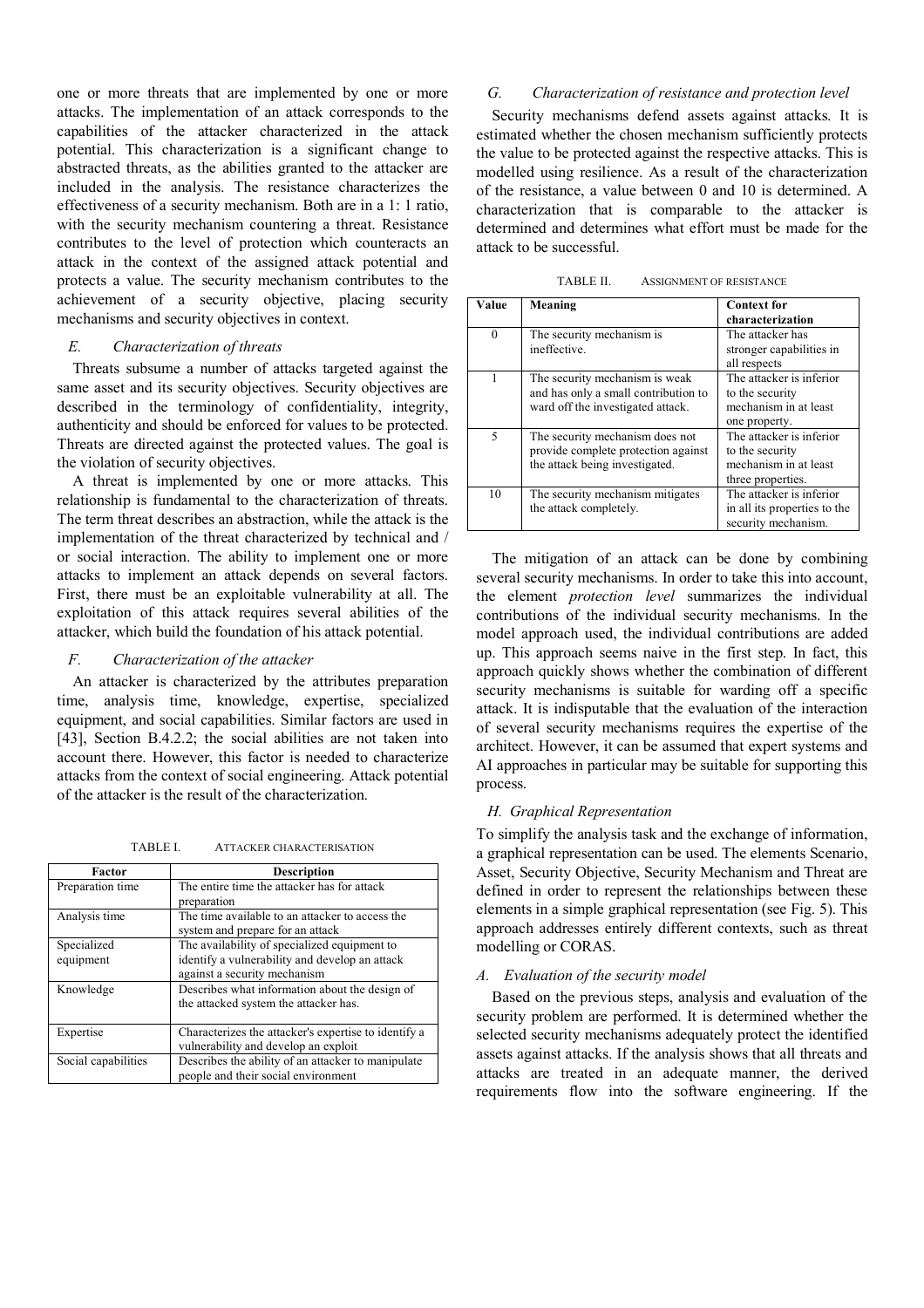security mechanisms are inadequate, it must be decided whether the threats and attacks are considered acceptable risks or whether changes to security mechanisms are required.



Fig. 5. Elements of the graphical representation

These decisions are made on the basis of a quantitative assessment. The quantitative assessment of the respective elements - especially the security mechanisms and the effectiveness of their combination - is not trivial. The basics of evaluating security mechanisms are publications such as technical standards and guidelines. These include, for example, the technical guidelines published by the Federal Office for Information Security in Germany, NIST standards, which provide recommendations and assessments of the use of cryptographic mechanisms as a sub-aspect. Such recommendations are not available for all conceivable security mechanisms, so a rating must be created through research. The model considers the quantitative assessment using the elements Resistance and Protection Level. The first element individually describes for a security mechanism its capabilities for mitigation of an attack. The level of protection subsumes the resilience of multiple security mechanisms, as the combination of several weaker security mechanisms may be able to mitigate a threat.

In addition to the security mechanisms, the individual attacks are to be evaluated. The characterization of the attacker shows the maximum potential of an attack. All attacks within this range are feasible for such an attacker. The model approach allows the definition of multiple attackers with different attack potentials. The analysis is based on the unacceptable attacker with the highest potential, if the characterization of the attacker shows no differences in the possibilities granted. A distinction is the accessibility. This means whether the attacker has physical or only remote access. Attacks that are available to an attacker with physical access cannot be performed by a remote attacker. With the same characterization, the analysis uses the attacker with physical access because its arsenal of exploitable attacks is greater.

# *B. Integration into software engineering*

In order to derive functional security requirements for software engineering, the information obtained in the sociotechnical and technical perspective is used. This requirement derivation transforms the security mechanisms defined by security engineering into a description that can be used for

software engineering, which leads to an architecture and implementation. Since the security mechanisms counter threats that in turn subsume concrete attacks, measures against known attacks flow into the formulation of the security requirements. This prevents vulnerabilities that can be used as a basis for successful attacks.



Fig. 6. Derivation of requirements

A functional security requirement specifies technical measures to achieve a security objective. In this context, the resistance of the individual mechanism chosen and the level of protection achieved against the threat-related attacks are evaluated. The chosen mechanisms are sufficient and the attack is mitigated if the combination of mechanisms used generates a level of protection that is above the attack potential attained.



Fig. 7. Security Engineering Process

# IV. CASE STUDY – SMART METER GATEWAY

In the following, the embedding of the approach in the development of a smart meter gateway (SMGW) is shown exemplary. A protection profile [45] with security requirements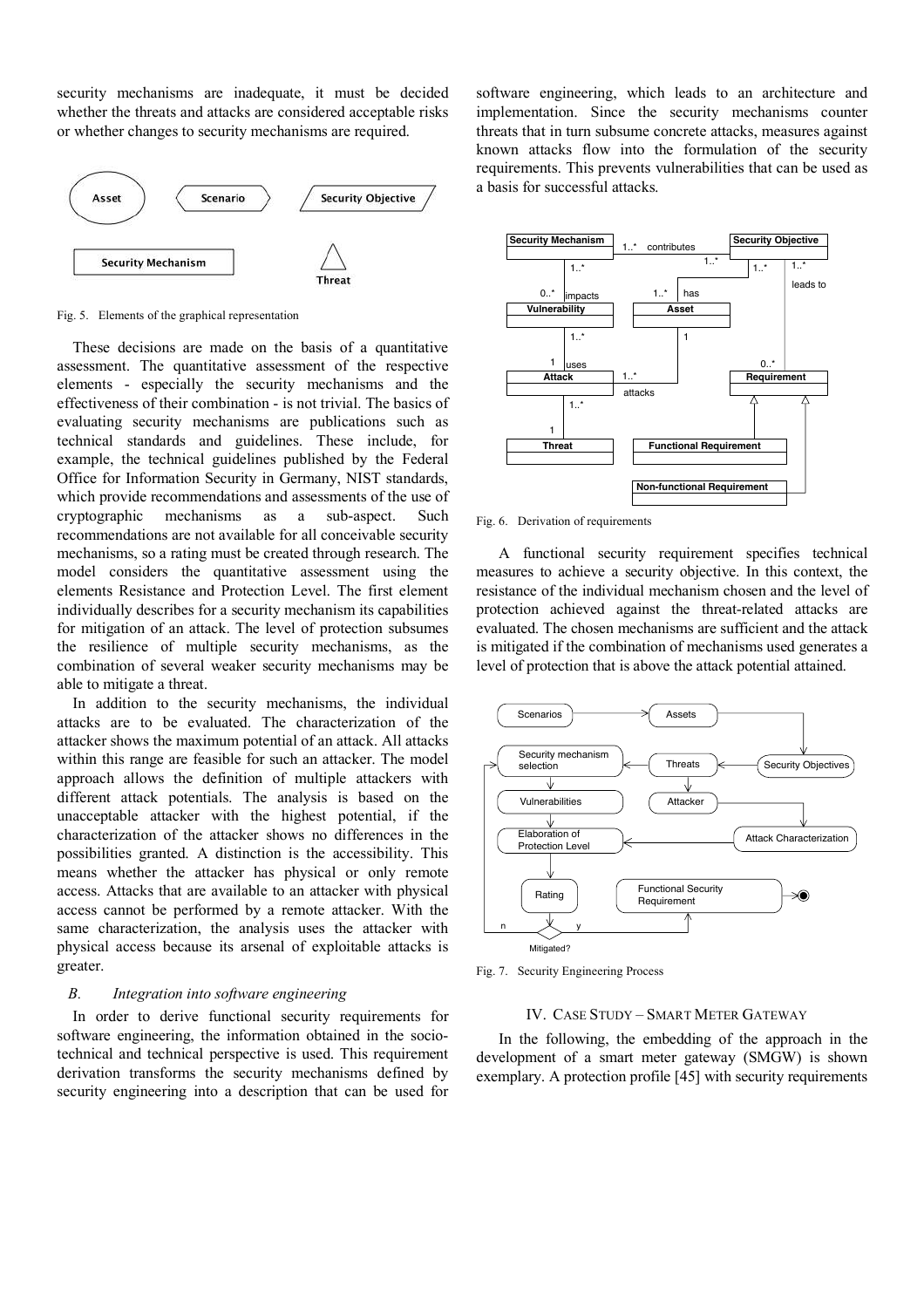has already been defined and the system undergoes a Common Criteria EAL4+ evaluation.

# *A. Purpose of Smart Meter Gateways*

Smart Meter Gateways are decentralized communication gateways for recording and tariffing measurement data for electrical energy. Several networks are defined. The Home Area Network (HAN) provides a graphical interface for the consumer and a service interface for the service technician. The Local Metrological Network (LMN) contains the assigned counters. The gateway administrator, the billing service, and a time service communicate with the system over the wide area network (WAN). The SMGW provides a communication channel (CLS channel, Controllable Local System channel) between entities in the WAN and HAN, which is logical distinct from other communication. The security requirements for such systems are abstractly defined in a Common Criteria protection profile [45]. At the same time, the functional requirements are part of the technical guideline TR-03109 [46].

# *B. Need for an engineering-oriented perspective*

The SMGW protection profile includes an analysis of the security problem and identifies values, assumptions, threats, security objectives, and organizational security policies to be protected. The selected level of abstraction formulates security requirements at a level that is not suitable for direct system development. All requirements must be interpreted in the context of technical guideline TR-03109. For software development, the following challenges exist when using the protection profile.

- 1. The level of abstraction of the security objectives is very high despite the detailing provided in Section 6 of [45] based on functional security requirements. The functional requirements remain too unspecific for the process of software development.
- 2. Section 3.2 identifies the need for protection for each asset. The specified protection requirement is not justified and only becomes apparent in the context of the technical guideline.
- 3. The representation of the threats must be in a manner appropriate to the system being developed. The representation in the protection profile is too generic. To understand the identified threats, a more detailed description and, in particular, differentiation against scenarios that are not covered by the threat, is required.
- 4. The attacker model defines high attack potential for the WAN attacker, whereas for the local attacker this only applies to the preparation phase. The execution of the attack is restricted to a layman. This restriction excludes attacker

motivations that are outside of financial intentions (manipulated energy consumption).

5. The protection profile does not consider an important asset – the authentication data of the SMGW to the HSM. Instead, a variant attacker model is given in Section 6.3 in [46], which is in obvious contradiction to the protection profile.

The security requirements of the protection profile have been worked up in a way that creates an understanding of their motivation within software engineering. In particular, the analysis of the threats and their potential implementation through attacks leads to the traceability of security mechanisms and resulting security requirements.

#### *C. Scenarios and Assets*

Based on [45] and [46], the assets assigned to the respective perspectives were determined. The number and characterization of the assets are different from those in the protection profile. The analysis resulted in a total of 20 assets, the protection profile in total 15. Examples of differences in the determined assets are the authentication data of the consumer and the firmware itself. The authentication data of the consumer can be used to obtain information about assigned consumption data via the display interface. The IP protection of the firmware justifies the treatment as an asset. Such aspects are not taken into account in the protection profile. Examples of the assets are the configuration data of the SMGW, the authentication data of the consumer, the active firmware and the consumption data. There are threats such as unauthorized data access and unauthorized data changes, identity misuse and erroneous communication (e.g., caused by spoofing).



Fig. 8. Graphical Analysis for Firmware during boot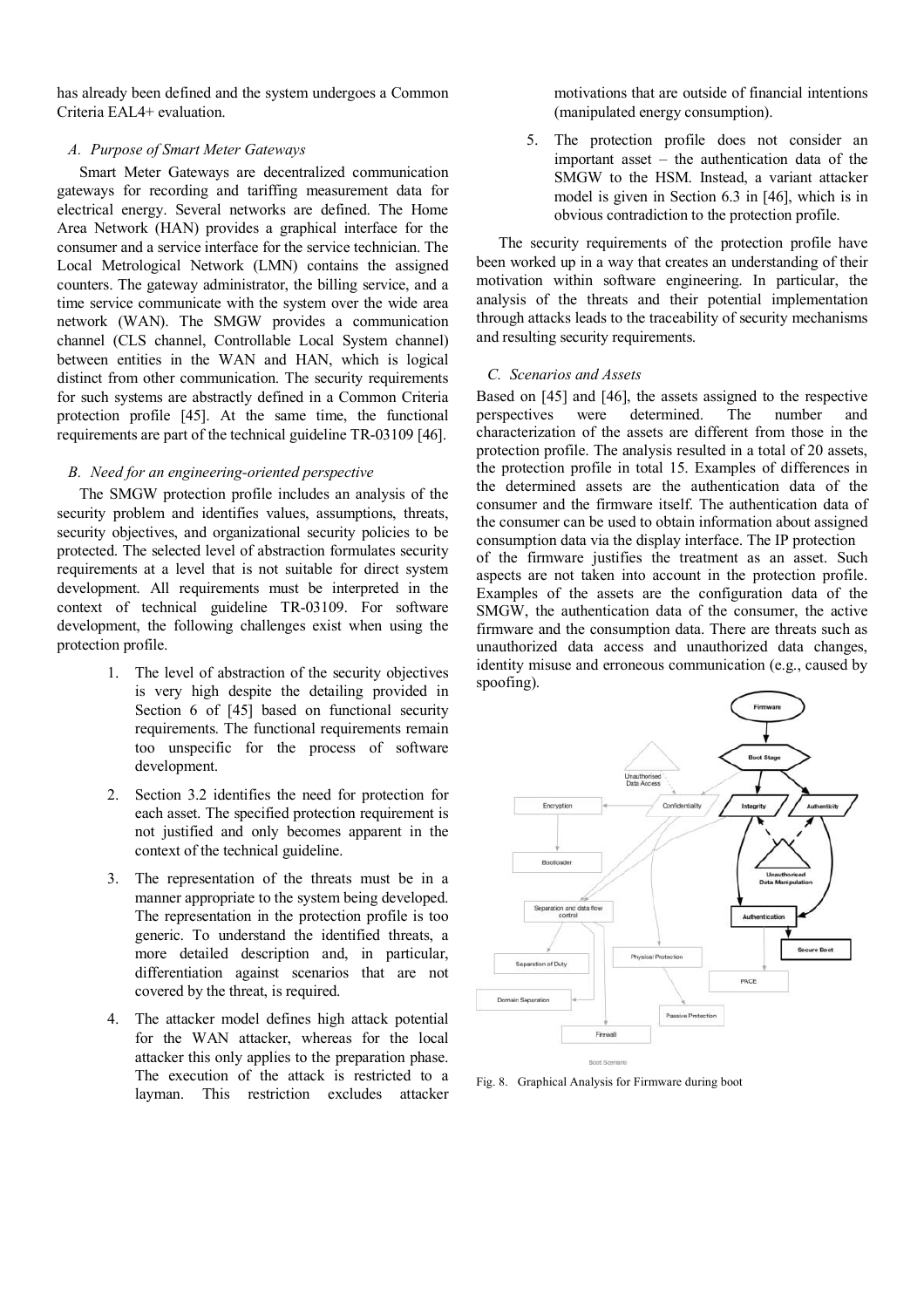# *D. Threats, Attacker and Attacks*

For the modelling of potential attackers, the attacker types 'remote attacker' (ARemote) and 'attacker with physical access' (APhys) were defined.

| Factor                   | <b>Description</b>                                                                                                                                                                                                                                                                                    |
|--------------------------|-------------------------------------------------------------------------------------------------------------------------------------------------------------------------------------------------------------------------------------------------------------------------------------------------------|
| Preparation Time         | The cost-benefit analysis of the<br>Federal Ministry of Economics and<br>Energy $[47]$ assumes in chapter 6,<br>table 32, an amortisation period of a<br>device of 13 years. It can therefore be<br>assumed that a device will be used for<br>a period of 13 years from the date of<br>commissioning. |
| Analysis Time            | Identical to preparation time                                                                                                                                                                                                                                                                         |
| Specialized<br>Equipment | The<br>necessary equipment<br>for<br>this<br>communication<br>analysing<br>consists of commercially available<br>computers, the required software is<br>mostly available as free software. The<br>effort to procure the analysis<br>equipment is classified as low to<br>medium                       |
| Knowledge                | Most information is public. There is<br>no effort to explore used protocols.                                                                                                                                                                                                                          |
| Expertise                | $\overline{\text{in}}$<br>Technical<br>multiple<br>expert<br>disciplines                                                                                                                                                                                                                              |
| Social capabilities      | The attacker has sufficient<br>manipulative ability to gain access to<br>protected HAN and<br>the<br>LMN<br>segments.                                                                                                                                                                                 |

TABLE III. EXEMPLARY CHARACTERIZATION OF A<sup>P</sup>HYS

This is based on the assumption that attackers exist that have only the possibility for attacks via the communication interfaces. In contrast to the protection profile, a second attacker type with the possibility of physical access was defined. The characterisation of both attackers is comparable except for the possibility of physical access. In addition, the motivational profile is different, especially for the local attacker, from that chosen in the protection profile. In addition to the economic motivation (greed), the selected characterization takes into account factors such as competition / reverse engineering, curiosity, damage to the operator of the metering infrastructure and the use of the SMGWs for attacks on other infrastructure components. Overall, the potential of the local attacker is increasing in particular.

Examples of attacks are those directed against web applications. The information interface for the consumer is HTML-based. Any attacks that are relevant to web applications are also relevant to this interface. Examples include XSS attacks, injection of interpreted data (such as SQL injection),

attacks from TLS connections, and exploitation of misconfigurations.

For XSS attacks, the SMGW serves as a tool to attack the consumer. As a result, further attacks can be prepared. With SQL injection (or data injection) the attacker can try to manipulate the configuration and the installed software. All variations of this scenario have in common that input data could be interpreted or executed by the SMGW without sufficient syntactic and semantic testing. Attacks on the tunnel used for data transmission are carried out by an attacker to disrupt or take over a session between the consumer display and the SMGW. Taking advantage of mismatches sums up those scenarios where a service offers an exploitable vulnerability due to improper or poor configuration. Examples include directory traversal attacks (breakout from the Web application root directory) or the possibility of unauthorized access to protected resources.

#### *E. Security Mechanisms and Security Requirements*

TABLE IV. EXEMPLARY SECURITY REQUIREMENTS

| <b>Security Mechanism</b> | <b>Security Requirement</b>       |
|---------------------------|-----------------------------------|
| Enforcement of security   | Enforcement of security domains   |
| domains                   | using SELinux. Security domains   |
|                           | are defined along the logical     |
|                           | communication (HAN. WAN,          |
|                           | LMN, CLS)                         |
| Runtime protection        | Use of ASLR (address space)       |
|                           | layout randomization) and SSP     |
|                           | (stack smash protection) to       |
|                           | mitigate impact minimization in   |
|                           | case of successful local attack.  |
| Minimal Deployment        | There are only those applications |
|                           | and libraries deployed that are   |
|                           | actually used.                    |
| Defensive Configuration   | Exclusive use of secure           |
|                           | configurations of the software    |
|                           | components used, no               |
|                           | experimental features.            |

The listed threats and attacks shown by way of example lead to the listed exemplary security mechanisms and security requirements. Within the case study, the effectiveness of the chosen security mechanisms was compared with the identified attacks and evaluated. Quantitative evaluation as an aid simplified the selection of security mechanisms and the following definition of security requirements.

## V. CONCLUSION

This article shows an approach to model-based security engineering. Such an approach is required for the successful integration of security engineering into software engineering. Compared to existing methods, the presented approach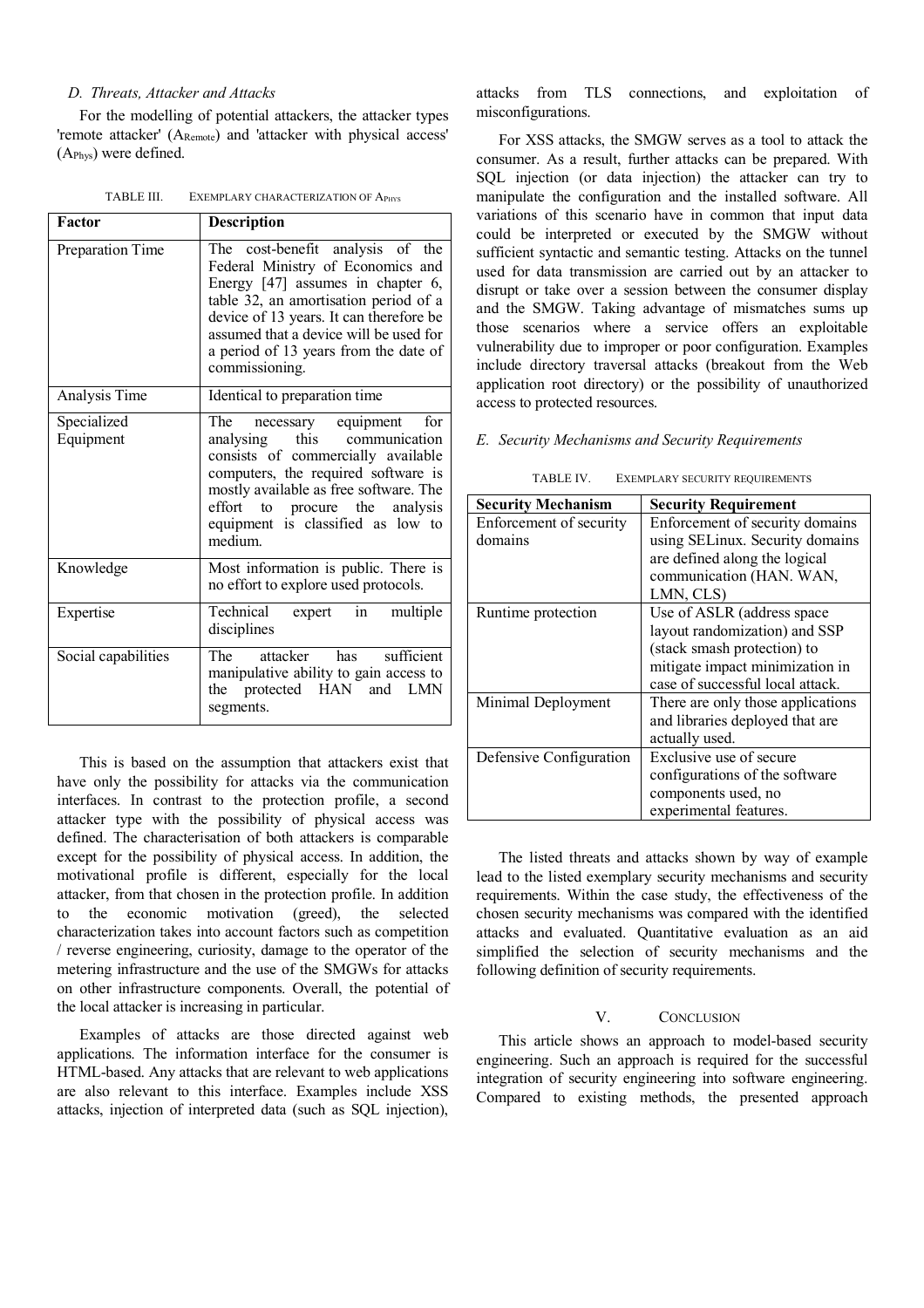increasingly uses already described attacks to assess the effectiveness of selected security mechanisms. The abstracted level of the threat is left with this step. The method offers the possibility of a quantitative assessment and thus facilitates the design of a secure system. The process shown was successfully tested during the development of a secure communication solution for smart metering systems<sup>1</sup>. In further work, the previously missing tool support will be implemented. The goal is to replace the previous manual analysis process with an automated procedure. Another conceivable approach is the creation of expert systems that use methods of machine-based learning. This approach could be the subject of further research in the context of a dissertation or an industrial project.

#### **REFERENCES**

- [1] Slaughter, Sandra A.; Harter, Donald E.; Krishnan, Mayuram S.: Evaluating the cost of software quality. In: Communications of the ACM 41 (1998), Nr. 8, S. 67–73
- [2] Devanbu, Premkumar T.; Stubblebine, Stuart: Software Engineering for Security: A Roadmap. In: Proceedings of the Conference on The Future of Software Engineering. New York, NY, USA: ACM, 2000 (ICSE '00). – ISBN 1–58113–253–0, 227–239
- [3] Haley, Charles B.; Moffett, Jonathan D.; Laney, Robin; Nuseibeh, Bashar: A framework for security requirements engineering. In: Proceedings of the 2006 international workshop on Software engineering for secure systems ACM, 2006, S. 35–42
- [4] Haley, Charles B.; Laney, Robin; Moffett, Jonathan D.; Nuseibeh, Bashar: Security Requirements Engineering: A Framework for Representation and Analysis. In: IEEE Transactions on Software Engineering, 34(1) pp. 133–153 (2008)
- [5] Pasquale, Liliana; Salehie, Mazeiar; Ali, Raian; Omoronvia, Inah; Nuseibeh, Bashar: On the role of primary and secondary assets in adaptive security: An application in smart grids. In: Software Engineering for Adaptive and Self-Managing Systems (SEAMS) 2012 ICSE Workshop, 4-5 June 2012, Switzerland, 2012
- [6] Mellado, Daniel; Fernandez-Medina, Eduardo; Piattini, Mario: A common criteria based security requirements engineering process for the development of secure information systems. In: Computer standards & interfaces 29 (2007), No. 2, pp. 244–253
- [7] Lamsweerde, Axel V.; Brohez, Simon; Landtsheer, Renaud D.; Janssens, David; Informatique, D'epartement D.: From System Goals to Intruder Anti-Goals: Attack Generation and Resolution for Security Requirements Engineering. In: In Proc. of RHAS'03, 2003, S. 49–56
- [8] Elahi, Golnaz: Security requirements engineering: state of the art and practice and challenges. Online. http://www.cs.utoronto.ca/\_gelahi/ DepthPaper.pdf. Version:2009
- [9] Mayer, Nicolas; Rifaut, Andre; Dubois, Eric u. a.: Towards a risk-based security requirements engineering framework
- [10] Chen, Yue: Software Security Economics and Threat Modeling based on Attack Path Analysis; A steakholder value driven approach, Faculty of the graduate school, University of Southern California, Diss., 2007
- [11] Sheyner, Oleg M.: Scenario Graphs and Attack Graphs, School of Computer Science, Computer Science Department, Carnege Mellon University, Pittsburgh, PA, Diss., 2004
- [12] Common Criteria Management Board (CCMB) (Hrsg.): Common Criteria for Information Technology Security Evaluation, Part 1: Introduction and general model, CCMB-2012-09-001, Version 3.1 Revision 4. 2012
- [13] M. Soldal, K. S. B. Solhaug S. B. Solhaug: Model Driven Risk Analysis - The CORAS Approach. Springer Verlag Berlin Heidelberg, 2011

-

- [14] Cysneiros, Luiz M.; Prado Leite, Julio Cesar S.: Using UML to reflect non-functional requirements. In: Proceedings of the 2001 conference of the Centre for Advanced Studies on Collaborative research IBM Press, 2001
- [15] Jürjens, Jan: Secure Systems Development with UML. Springer Verlag Berlin Heidelberg, 2005. – ISBN 3–540–00701–6
- [16] Zhang, Hongyu; Zhang, Xiuzhen; Gu, Ming: Predicting defective software components from code complexity measures. In: Dependable Computing, 2007. PRDC 2007. 13th Pacific Rim International Symposium on IEEE, 2007, pp. 93–96
- [17] Chung, Lawrence; Prado Leite, Julio Cesar S.: On non-functional requirements in software engineering. In: Conceptual modeling: Foundations and applications. Springer, 2009, pp. 363–379
- [18] Yu, Eric Siu-Kwong: Modelling Strategic Relationships for Process Reeingineering, University of Toronto, Diss., 1995
- [19] Castro, Jaelson; Kolp, Manuel; Mylopoulos, John: Towards requirements-driven information systems engineering: the Tropos project. In: Information systems 27 (2002), No. 6, pp. 365–389
- [20] Bresciani, Paolo; Perini, Anna; Giorgini, Paolo; Giunchiglia, Fausto; Mylopoulos, John: Tropos: An agent-oriented software development methodology. In: Autonomous Agents and Multi-Agent Systems 8 (2004), No. 3, pp. 203–236
- [21] Garzetti, Maddalena; Giorgini, Paolo; Mylopoulos, John; Sannicolo, Fabrizio: Applying Tropos Methodology to a real case study: Complexity and Criticality Analysis. (2002)
- [22] Cares, Carlos: Franch, Xavier; Mayol, Enric: Extending tropos for a prolog implementation: A case study using the food collecting agent problem. In: International Workshop on Computational Logic in Multi-Agent Systems Springer, 2005, pp. 396–405
- [23] Morandini, Mirko; Nguyen, Duy C.; Perini, Anna; Siena, Alberto; Susi, Angelo: Tool-supported development with tropos: The conference management system case study. In: International Workshop on Agent-Oriented Software Engineering Springer, 2007, pp. 182–196
- [24] Hadar, Irit; Kuflik, Tsvi; Perini, Anna; Reinhartz-Berger, Iris; Ricca, Filippo; Susi, Angelo: An empirical study of requirements model understanding: Use Case vs. Tropos models. In: Proceedings of the 2010 ACM Symposium on Applied Computing ACM, 2010, pp. 2324–2329
- [25] Object Management Group: UML Profile for Modeling Quality of Service and Fault Tolerance Characteristics and Mechanisms Specification, Version 1.1. 2008
- [26] Ericson, Clifton A.; Ll, Clifton: Fault tree analysis. In: System Safety Conference, Orlando, Florida, 1999, pp. 1–9
- [27] Roberts, N.H.; Vesely, W.E.; Haasl, D.F.; Gold- berg, F.F.: Fault Tree Handbook (NUREG-0492). In: US Nuclear Regulatory Commission (1981)
- [28] Fredriksen, Rune; Kristiansen, Monica; Gran, Bjørn A.; Stølen, Ketil; Opperud, Tom A.; Dimitrakos, Theo: The CORAS framework for a model-based risk management process. In: International Conference on Computer Safety, Reliability, and Security Springer, 2002, pp. 94–105
- [29] Stamatelatos, Michael; Vesely, William; Dugan, Joanne; Fragola, Joseph; Minarick, Joseph; Railsback, Jan: Fault tree handbook with aerospace applications. 2002
- [30] Shostack, Adam: Experiences threat modeling at microsoft. In: Modeling Security Workshop. Dept. of Computing, Lancaster University, UK, 2008
- [31] S. Lipner: "The Trustworthy Computing Security Development Lifecycle". Proceedings of the 20th Annual Computer Security Applications Conference (ACSAC'04) Tucson 2004
- [32] Myagmar, Suvda; Lee, Adam J.; Yurcik, William: Threat modeling as a basis for security requirements. In: Symposium on requirements engineering for information security (SREIS) Bd. 2005 Citeseer, 2005, pp. 1–8
- [33] Massacci, Fabio; Mylopoulos, John; Zannone, Nicola: Computer- aided support for secure tropos. In: Automated Software Engineering 14 (2007), No. 3, pp. 341–364
- [34] Mouratidis, Haralambos; Giorgini, Paolo: Secure tropos: a securityoriented extension of the tropos methodology. In: International Journal

<sup>1</sup> OpenLimit SignCubes AG and Power Plus Communications AG developed a TR-03109 compliant Smart Meter Gateway (SMGW). This Gateway is currently under Common Criteria certification.